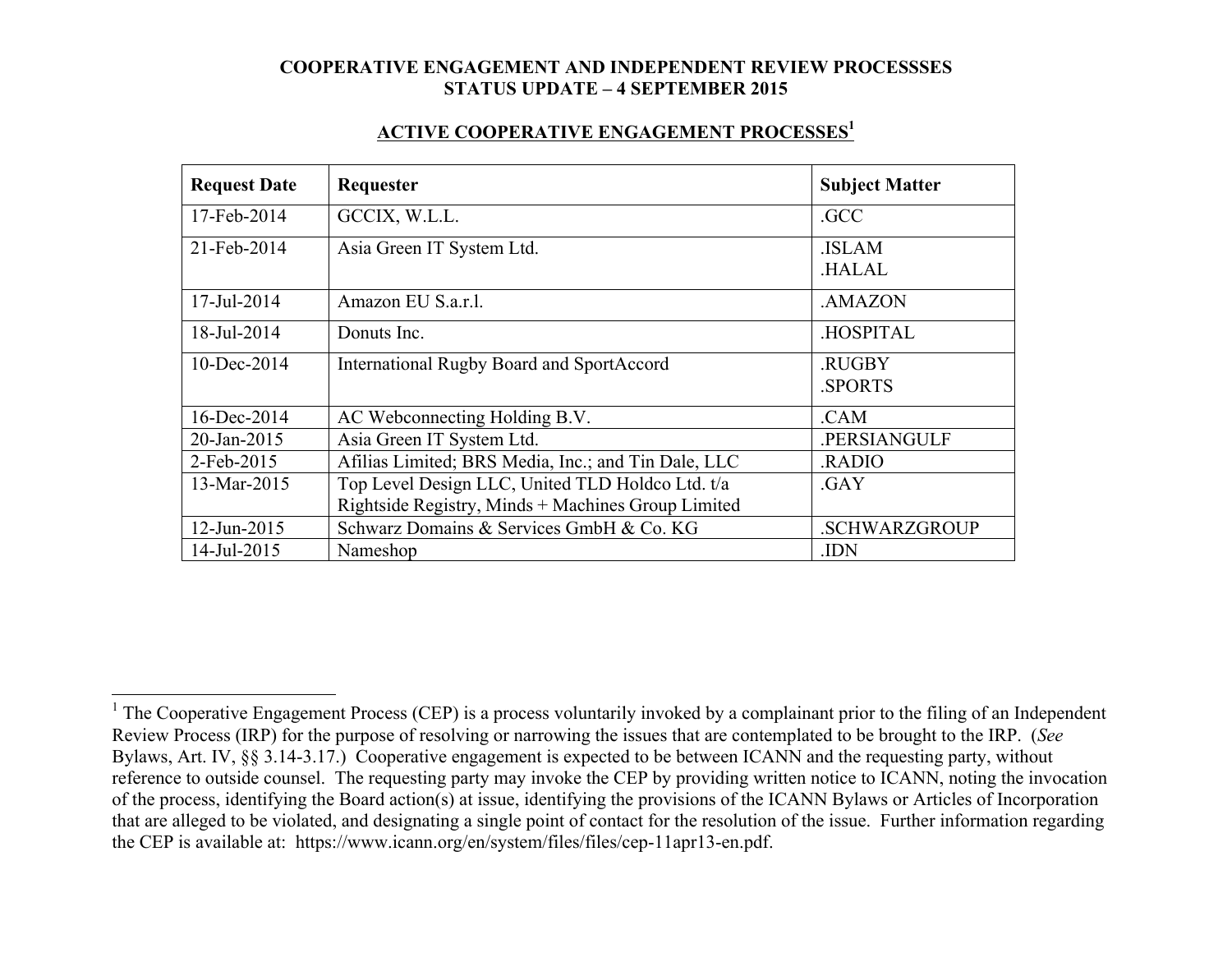## **ACTIVE INDEPENDENT REVIEW PROCESSES<sup>2</sup>**

| Date<br><b>ICANN</b><br><b>Received</b><br><b>Notice of</b><br><b>IRP</b> | Date IRP<br>Commenced<br>by ICDR | Requester                                                                                              | <b>Subject Matter</b> | <b>Status</b>                                                                                                                                                                                                                                                                                                                                                               |
|---------------------------------------------------------------------------|----------------------------------|--------------------------------------------------------------------------------------------------------|-----------------------|-----------------------------------------------------------------------------------------------------------------------------------------------------------------------------------------------------------------------------------------------------------------------------------------------------------------------------------------------------------------------------|
| $11$ -Jun-2014                                                            | 13-Jun-2014                      | Vistaprint Limited<br>https://www.icann.org/resources/pa<br>ges/vistaprint-v-icann-2014-06-19-<br>$en$ | .WEBS                 | Panel Selection: The full Panel was confirmed on<br>13 January 2015.<br>Materials: Written submissions, Declaration(s), and<br>Scheduling Orders are posted at<br>https://www.icann.org/resources/pages/vistaprint-v-<br>icann-2014-06-19-en<br>Hearing(s): The hearing took place on $28$ May<br>2015; the Final Declaration is expected on or about<br>30 September 2015. |

2

 $2$  The Independent Review Process (IRP) is a process by which any person materially affected by a decision or action by the Board that he or she asserts is inconsistent with the Articles of Incorporation or Bylaws may submit a request for independent review of that decision or action. (*See* Bylaws, Art. IV, § 3.) In order to be materially affected, the person must suffer injury or harm that is directly and causally connected to the Board's alleged violation of the Bylaws or the Articles of Incorporation, and not as a result of third parties acting in line with the Board's action. Further information regarding the IRP is available at: https://www.icann.org/resources/pages/mechanisms-2014-03-20-en.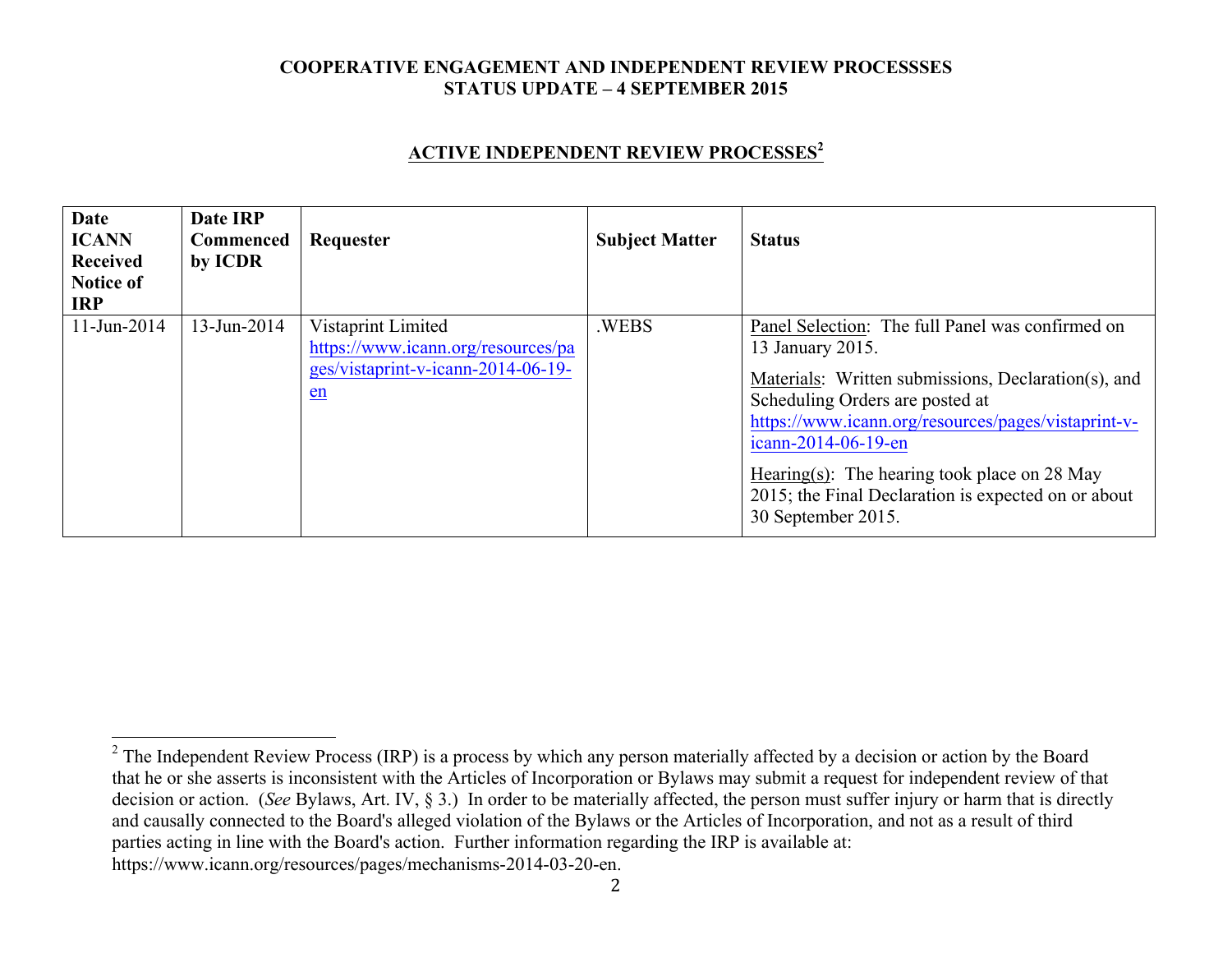| <b>Date</b>                    | <b>Date IRP</b> |                                                  |                       |                                                                                        |
|--------------------------------|-----------------|--------------------------------------------------|-----------------------|----------------------------------------------------------------------------------------|
| <b>ICANN</b>                   | Commenced       | Requester                                        | <b>Subject Matter</b> | <b>Status</b>                                                                          |
| <b>Received</b>                | by ICDR         |                                                  |                       |                                                                                        |
| <b>Notice of</b><br><b>IRP</b> |                 |                                                  |                       |                                                                                        |
|                                |                 |                                                  |                       |                                                                                        |
| 17-Jul-2014                    | 24-Jul-2014     | Merck KGaA<br>https://www.icann.org/resources/pa | .MERCK<br>.MERCKMSD   | Panel Selection: The full Panel was confirmed on<br>10 March 2015.                     |
|                                |                 | ges/merck-v-icann-2014-07-22-en                  |                       | Materials: Written submissions, Declaration(s), and                                    |
|                                |                 |                                                  |                       | Scheduling Orders are posted at                                                        |
|                                |                 |                                                  |                       | https://www.icann.org/resources/pages/merck-v-<br>icann-2014-07-22-en                  |
|                                |                 |                                                  |                       | Hearing(s): Panel determined that no final hearing                                     |
|                                |                 |                                                  |                       | will be held; awaiting Final Declaration.                                              |
| 21-Sept-2014                   | 22-Sept-2014    | Dot Registry, LLC                                | .INC                  | Panel Selection: The full Panel was confirmed on 5                                     |
|                                |                 | https://www.icann.org/resources/pa               | .LLC                  | February 2015.                                                                         |
|                                |                 | ges/dot-registry-v-icann-2014-09-<br>$25$ -en    | .LLP                  | Materials: Written submissions, Declaration(s), and                                    |
|                                |                 |                                                  |                       | Scheduling Orders are posted at<br>https://www.icann.org/resources/pages/dot-registry- |
|                                |                 |                                                  |                       | v-icann-2014-09-25-en                                                                  |
|                                |                 |                                                  |                       | Hearing(s): Procedural hearing took place on $19$                                      |
|                                |                 |                                                  |                       | February 2015; no further hearings are currently<br>scheduled.                         |
| 8-Oct-2014                     | 13-Oct-2014     | Donuts Inc.                                      | .RUGBY                | Panel Selection: The full Panel was confirmed on 7                                     |
|                                |                 | https://www.icann.org/resources/pa               | .SPORTS               | April 2015.                                                                            |
|                                |                 | ges/donuts-v-icann-2014-10-13-en                 |                       | Materials: Written submissions, Declaration(s), and                                    |
|                                |                 |                                                  |                       | Scheduling Orders are posted at                                                        |
|                                |                 |                                                  |                       | https://www.icann.org/resources/pages/donuts-v-<br>icann-2014-10-13-en                 |
|                                |                 |                                                  |                       | Hearing(s): Preliminary hearing took place on $14$                                     |
|                                |                 |                                                  |                       | July 2015; hearing scheduled for 8 October 2015.                                       |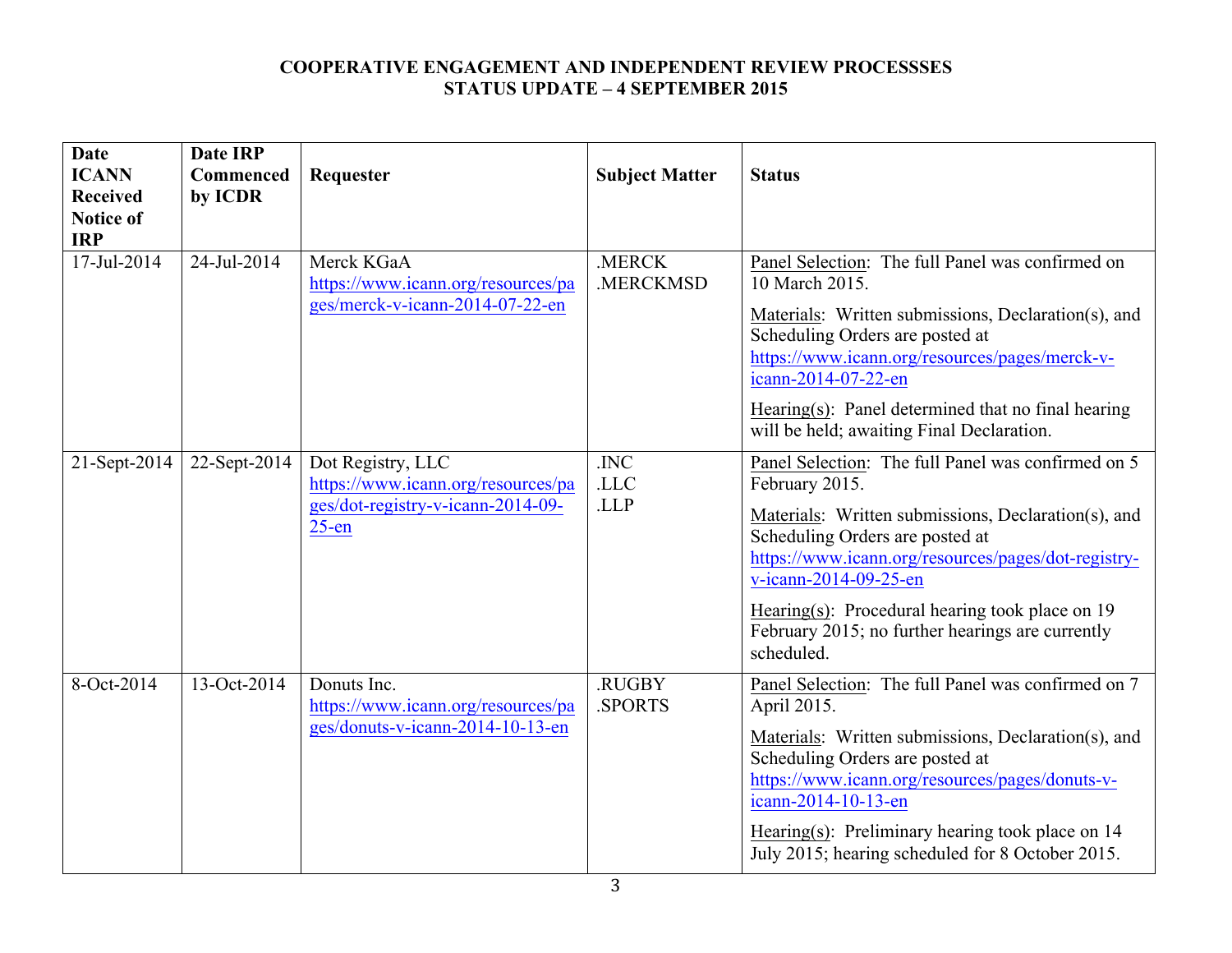| <b>Date</b><br><b>ICANN</b><br><b>Received</b><br><b>Notice of</b><br><b>IRP</b> | <b>Date IRP</b><br>Commenced<br>by ICDR | Requester                                                                                                                                                                                                                   | <b>Subject Matter</b>                          | <b>Status</b>                                                                                                                                                                                                                                                                                             |
|----------------------------------------------------------------------------------|-----------------------------------------|-----------------------------------------------------------------------------------------------------------------------------------------------------------------------------------------------------------------------------|------------------------------------------------|-----------------------------------------------------------------------------------------------------------------------------------------------------------------------------------------------------------------------------------------------------------------------------------------------------------|
| 5-Dec-2014                                                                       | 8-Dec-2014                              | <b>Gulf Cooperation Council</b><br>https://www.icann.org/resources/pa<br>ges/gcc-v-icann-2014-12-06-en                                                                                                                      | .PERSIANGULF                                   | Panel Selection: Emergency Panelist appointed on<br>10 December 2014; the two parties have selected<br>Panelists, who are now in the process of selecting<br>the third Panelist.                                                                                                                          |
|                                                                                  |                                         |                                                                                                                                                                                                                             |                                                | Materials: Written submissions, Declaration(s), and<br>Scheduling Orders are posted at<br>https://www.icann.org/resources/pages/gcc-v-icann-<br>2014-12-06-en                                                                                                                                             |
|                                                                                  |                                         |                                                                                                                                                                                                                             |                                                | Hearing(s): No hearings are currently scheduled.                                                                                                                                                                                                                                                          |
| 10-Mar-2015<br>(.HOTEL)<br>13-Mar-2015<br>(ECO)                                  | 12-Mar-2015                             | Despegar Online SRL; Donuts, Inc.<br>Spring McCook, LLC; Famous<br>Four Media Limited- dot Hotel<br>Limited; Fegistry, LLC; and Radix<br>FZC (.HOTEL) and Little Birch,<br>LLC and Minds + Machines Group<br>Limited (.ECO) | HOTEL, ECO<br>[consolidated on<br>12 May 2015] | Panel Selection: Full Panel was confirmed on 30<br>July 2015.<br>Materials: Written submissions, Declaration(s),<br>and Scheduling Orders are posted at<br>https://www.icann.org/resources/pages/various-v-<br>icann-eco-hotel-2015-09-02-en<br>Hearing(s): Hearing is scheduled for 23 November<br>2015. |
| 19-Mar-2015                                                                      | 24-Mar-2015                             | Dot Sport Limited                                                                                                                                                                                                           | .SPORT                                         | Panel Selection: Full Panel was confirmed on 3<br>September 2015.<br>Materials: Written submissions, Declaration(s),<br>and Scheduling Orders are posted at<br>https://www.icann.org/resources/pages/accountab<br>ility/irp-en.<br>Hearing(s): Hearing is scheduled for 8 October<br>2015.                |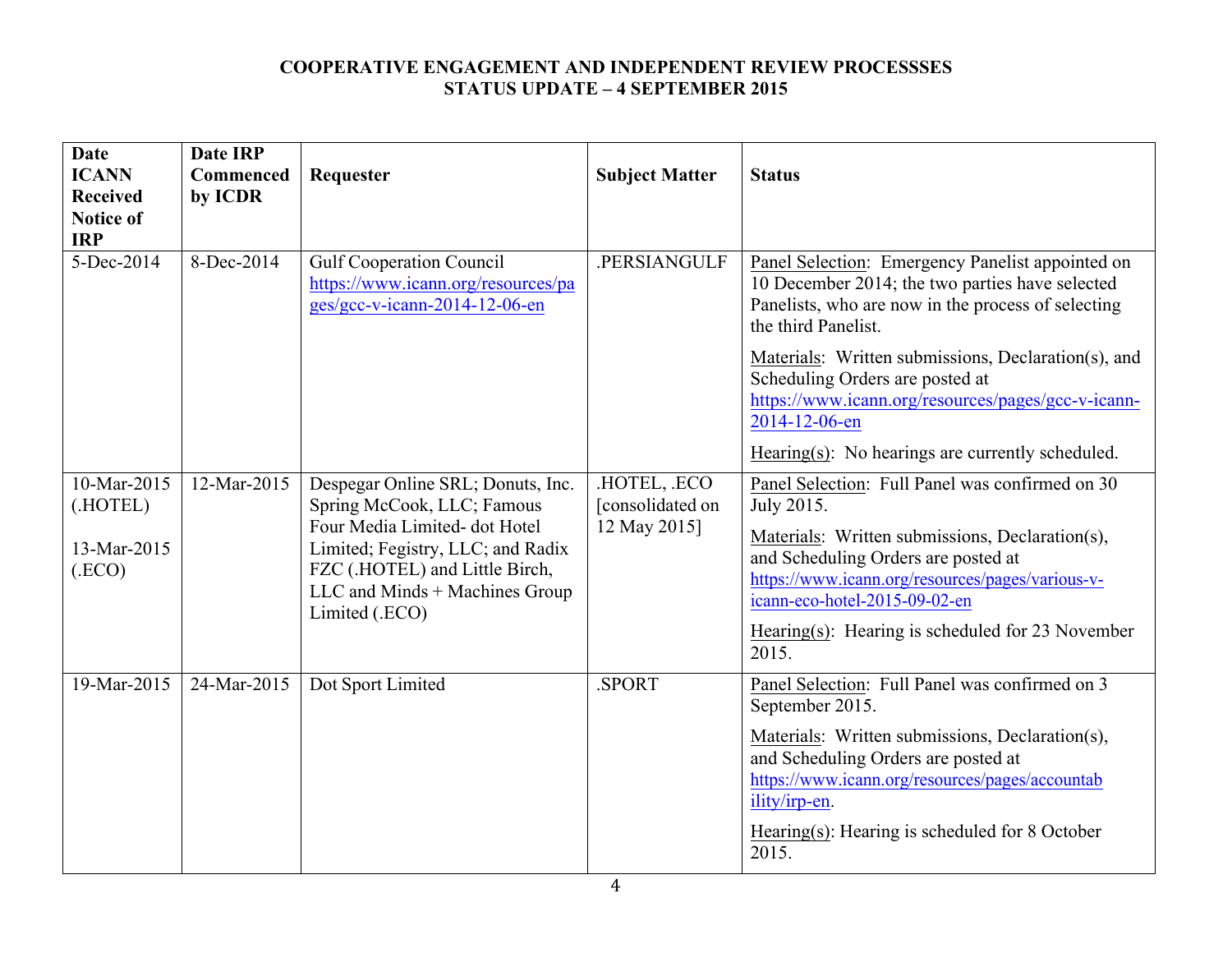| <b>Date</b><br><b>ICANN</b><br><b>Received</b><br><b>Notice of</b><br><b>IRP</b> | Date IRP<br><b>Commenced</b><br>by ICDR | Requester      | <b>Subject Matter</b> | <b>Status</b>                                                                                                                                                                                                                                                                                                                                        |
|----------------------------------------------------------------------------------|-----------------------------------------|----------------|-----------------------|------------------------------------------------------------------------------------------------------------------------------------------------------------------------------------------------------------------------------------------------------------------------------------------------------------------------------------------------------|
| 24-Mar-2015                                                                      | $7 - Apr - 2015$                        | Corn Lake, LLC | .CHARITY              | <b>Panel Selection:</b> The two parties have selected<br>Panelists, who are now in the process of selecting<br>the third Panelist.<br>Materials: Written submissions, Declaration(s),<br>and Scheduling Orders are posted at<br>https://www.icann.org/resources/pages/accountab<br>ility/irp-en.<br>Hearing(s): No hearings are currently scheduled. |